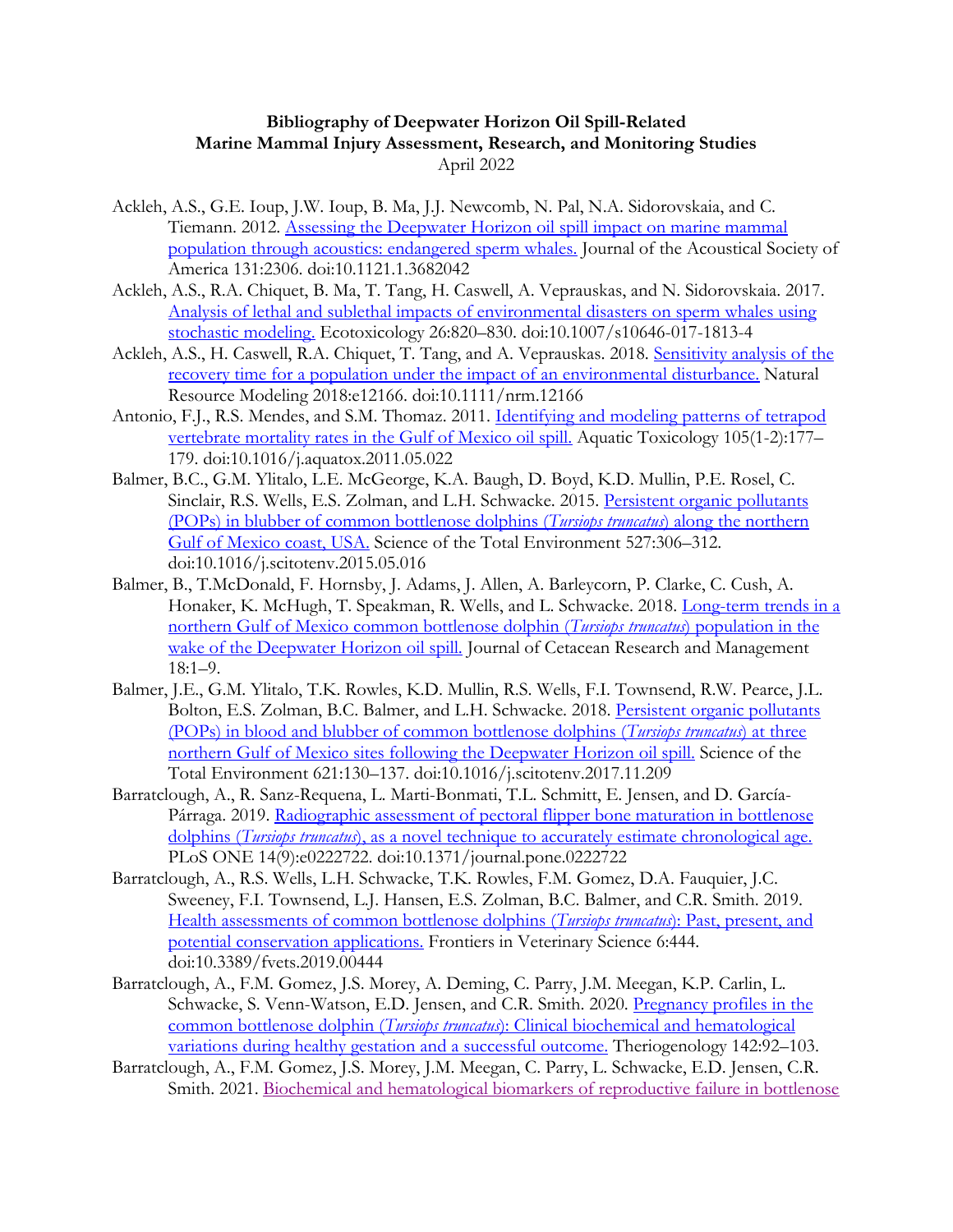dolphins *[Tursiops truncatus.](https://www.int-res.com/articles/dao_oa/d144p197.pdf)* Diseases of Aquatic Organisms 144:197–208. doi:10.3354/dao03591

- Barron, M.G., D.N. Vivian, R.A. Heintz, and U.H. Yim. 2020. [Long-term ecological impacts from](https://pubs.acs.org/doi/pdf/10.1021/acs.est.9b05020)  [oil spills: Comparison of Exxon Valdez, Hebei Spirit, and Deepwater Horizon.](https://pubs.acs.org/doi/pdf/10.1021/acs.est.9b05020) Environmental Science & Technology 54(11):6456–6467.
- Booth, C., and L. Thomas. 2021. [An expert elicitation of the effects of low salinity water exposure](https://www.mdpi.com/2673-1924/2/1/11)  [on bottlenose dolphins.](https://www.mdpi.com/2673-1924/2/1/11) Oceans 2(1):179-192. doi:10.3390/oceans2010011
- Bowen-Stevens, S.R., D.P. Gannon, R.A. Hazelkorn, G. Lovewell, K.M. Volker, S. Smith, M.C. Tumlin, and J. Litz. 2021. [Diet of common bottlenose dolphins,](https://bioone.org/journals/southeastern-naturalist/volume-20/issue-1/058.020.0113/Diet-of-Common-Bottlenose-Dolphins-Tursiops-truncatus-that-Stranded-in/10.1656/058.020.0113.pdf?casa_token=evMwi4wlLzoAAAAA:qPMLwYIVUDbnu5Z_YeC6FuKU3Y6gqsrGpj25ZS82s2caUObxjj1AzW4Os5bHRIbUPDqW9RMUIQ) *Tursiops truncatus*, that [stranded in and near Barataria Bay, Louisiana, 2010](https://bioone.org/journals/southeastern-naturalist/volume-20/issue-1/058.020.0113/Diet-of-Common-Bottlenose-Dolphins-Tursiops-truncatus-that-Stranded-in/10.1656/058.020.0113.pdf?casa_token=evMwi4wlLzoAAAAA:qPMLwYIVUDbnu5Z_YeC6FuKU3Y6gqsrGpj25ZS82s2caUObxjj1AzW4Os5bHRIbUPDqW9RMUIQ)–2012. Southeastern Naturalist 20(1):117–134. doi:10.1656/058.020.0113
- Carmichael, R.H., W.M. Graham, A. Aven. G. Worthy, and S. Howden. [Were multiple stressors a](http://journals.plos.org/plosone/article?id=10.1371/journal.pone.0041155)  ['Perfect Storm' for Northern Gulf of Mexico bottlenose dolphins \(](http://journals.plos.org/plosone/article?id=10.1371/journal.pone.0041155)*Tursiops truncatus*) in 2011? PLoS ONE 7(7):e41155. doi:10.1371/journal.pone.0041155
- Cloyed, C.S., B.C. Balmer, L.H. Schwacke, R. Takeshita, A. Hohn, R.S. Wells, T.K. Rowles, J.T. Saliki, C.R. Smith, M.C. Tumlin, E.S. Zolman, D.A. Fauquier, and R.H. Carmichael. 2021. [Linking morbillivirus exposure to individual habitat use of common bottlenose dolphins](https://besjournals.onlinelibrary.wiley.com/doi/pdfdirect/10.1111/1365-2656.13446?casa_token=taZQ461H9a4AAAAA:v6jVHBkQHUYMUvKq1IBa6xy6ov2hAMZTq-t7k1-bNxpKF-vJUxvw_XPWwNcdAh8l65t9pVa7VbDtG8AT)  (*Tursiops truncatus*[\) between geographically different sites.](https://besjournals.onlinelibrary.wiley.com/doi/pdfdirect/10.1111/1365-2656.13446?casa_token=taZQ461H9a4AAAAA:v6jVHBkQHUYMUvKq1IBa6xy6ov2hAMZTq-t7k1-bNxpKF-vJUxvw_XPWwNcdAh8l65t9pVa7VbDtG8AT) Journal of Animal Ecology 90(5):1191–1204.
- Cloyed, C.S., B.C. Balmer, L.H. Schwacke, R.S. Wells, E.J. Berens McCabe, A.A. Barleycorn, J.B. Allen, T.K. Rowles, C.R. Smith, R. Takeshita, F.I. Townsend, M.C. Tumlin, E.S. Zolman, and R.H. Carmichael. 2021. Interaction [between dietary and habitat niche breadth influences](https://esajournals.onlinelibrary.wiley.com/doi/pdf/10.1002/ecs2.3759)  [cetacean vulnerability to environmental disturbance.](https://esajournals.onlinelibrary.wiley.com/doi/pdf/10.1002/ecs2.3759) Ecosphere 12(9):e03759.
- Colegrove, K.M., S. Venn-Watson, J. Litz, M.J. Kinsel, K.A. Terio, E. Fougeres, R. Ewing, D.A. Pabst, W.A. McLellan, S. Raverty, J. Saliki, S. Fire, G. Rappucci, S. Bowen-Stevens, L. Noble, A. Costidis, M. Barbieri, C. Field, S. Smith, R.H. Carmichael, C. Chevis, W. Hatchett, D. Shannon, M. Tumlin, G. Lovewell, Wayne McFee, and T.K. Rowles. 2016. [Fetal distress and](http://www.int-res.com/abstracts/dao/v119/n1/p1-16/)  [in utero pneumonia in perinatal dolphins during the Northern Gulf of Mexico unusual](http://www.int-res.com/abstracts/dao/v119/n1/p1-16/)  [mortality event.](http://www.int-res.com/abstracts/dao/v119/n1/p1-16/) Diseases of Aquatic Organisms 119:1–16. doi:10.3354/dao02969
- Deepwater Horizon (DWH) Marine Mammal Injury Quantification Team (DWH MMIQT). 2015. [Models and analyses for the quantification of injury to Gulf of Mexico cetaceans from the](https://www.fws.gov/doiddata/dwh-ar-documents/876/DWH-AR0105866.pdf)  [Deepwater Horizon oil spill.](https://www.fws.gov/doiddata/dwh-ar-documents/876/DWH-AR0105866.pdf) 64 pages.
- DWH Natural Resource Damage Assessment (NRDA) Trustees. 2016. [Deepwater Horizon Oil](http://www.gulfspillrestoration.noaa.gov/restoration-planning/gulf-plan)  [Spill: Final Programmatic Damage Assessment and Restoration Plan and Final](http://www.gulfspillrestoration.noaa.gov/restoration-planning/gulf-plan)  [Programmatic Environmental Impact Statement.](http://www.gulfspillrestoration.noaa.gov/restoration-planning/gulf-plan)
- DeGuise, S.M. Levin, E. Gebhard, L. Jasperse, L.B. Hart, C.R. Smith, S. Venn-Watson, F. Townsend, R. Wells, B. Balmer, E. Zolman, T. Rowles, and L. Schwacke. 2017. [Changes in](https://www.int-res.com/articles/esr2017/33/n033p291.pdf)  [immune functions in bottlenose dolphins in the northern Gulf of Mexico associated with the](https://www.int-res.com/articles/esr2017/33/n033p291.pdf)  [Deepwater Horizon oil spill.](https://www.int-res.com/articles/esr2017/33/n033p291.pdf) Endangered Species Research 33:291-303. doi:10.3354/esr00814
- DeGuise, S., M. Levin, L. Jasperse, G. Risatti, and R.S. Wells. 2019. [T helper cell subsets and their](https://www.frontiersin.org/articles/10.3389/fimmu.2019.01578/full)  [functions in common bottlenose dolphins \(](https://www.frontiersin.org/articles/10.3389/fimmu.2019.01578/full)*Tursiops truncatus*). Frontiers in Immunology 10:1578. doi:10.3389/fimmu.2019.01578
- Dias L.A., J. Litz, L. Garrison, A. Martinez, K. Barry, and T. Speakman. 2017. Exposure of [cetaceans to petroleum products following the Deepwater Horizon oil spill in the Gulf of](https://www.int-res.com/articles/esr2017/33/n033p119.pdf)  [Mexico.](https://www.int-res.com/articles/esr2017/33/n033p119.pdf) Endangered Species Research 33:119–125. doi:10.3354/esr00770
- Endangered Species Research Special Issue: [Effects of the Deepwater Horizon Oil Spill on](http://www.int-res.com/abstracts/esr/v33/)  [Protected Marine Species.](http://www.int-res.com/abstracts/esr/v33/) Endangered Species Research Volume 33, published Jan 31, 2017.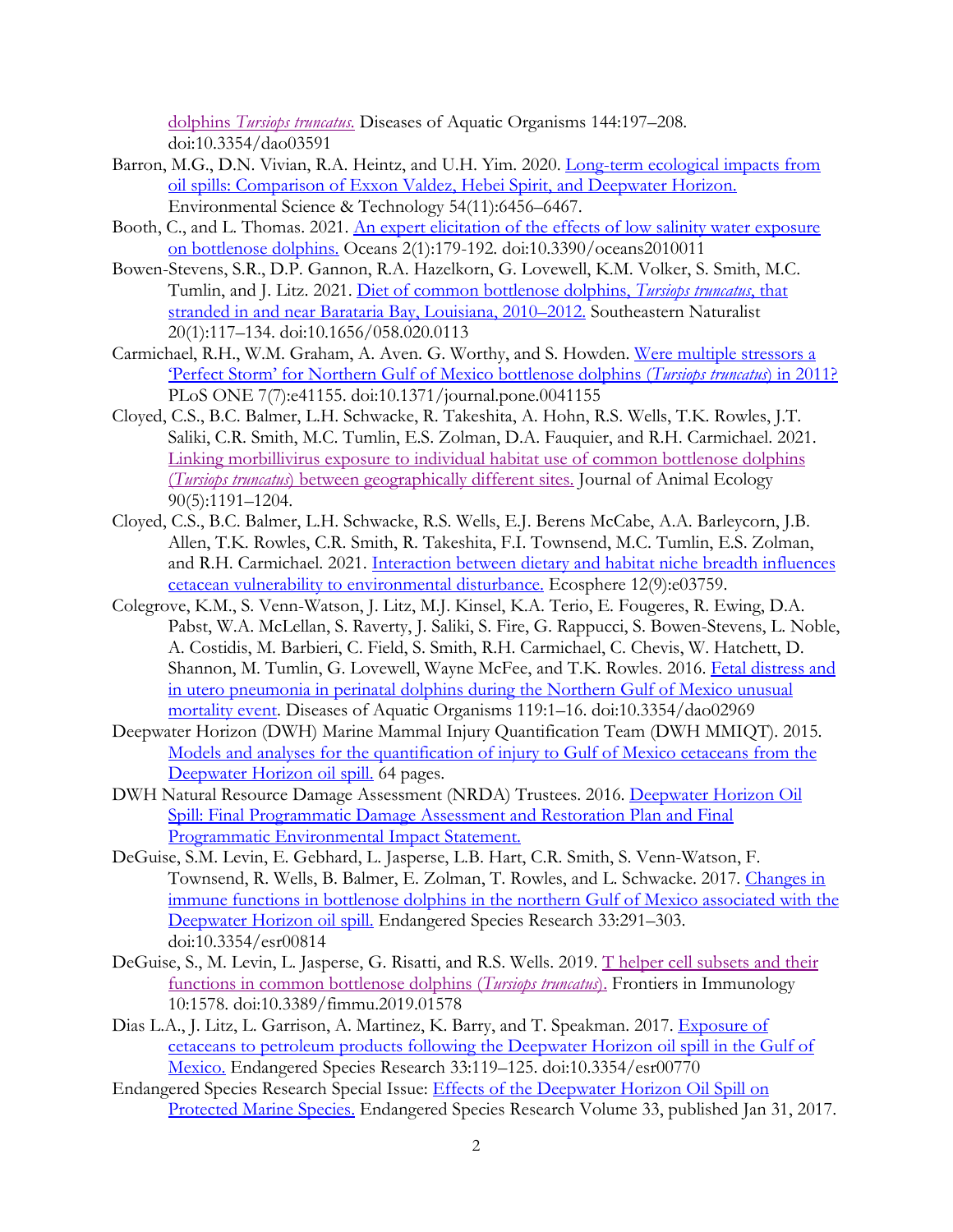- Fauquier, D.A., J. Litz, S. Sanchez, K. Colegrove, L.H. Schwacke, L. Hart, J. Saliki, C. Smith, T. Goldstein, S. Bowen-Stevens, W. McFee, E. Fougeres, B. Mase-Guthrie, E. Stratton, R. Ewing, S. Venn-Watson, R.H. Carmichael, C. Clemons-Chevis, W. Hatchett, D. Shannon, S. Shippee, S. Smith, L. Staggs, M.C. Tumlin, N.L. Wingers, and T.K. Rowles. 2017. Evaluation [of morbillivirus exposure in cetaceans from the northern Gulf of Mexico 2010−2014.](https://www.int-res.com/abstracts/esr/v33/p211-220/) Endangered Species Research 33:211–220. doi:10.3354/esr00772
- Frasier, K.E., S.M. Wiggins, D. Harris, T.A. Marques, L. Thomas, and J.A. Hildebrand. 2016. [Delphinid echolocation click detection probability on near-seafloor sensors.](https://asa.scitation.org/doi/full/10.1121/1.4962279?casa_token=kyMonDkJK9AAAAAA:fYN1yatQ-skJTq3r2r8pL9sKiVu8Ku0h_7ON7FSz_QPzhhDEKKLeb-7TcBT83DiKS3WixwweNTGbTDw) Journal of the Acoustical Society of America 140(3):1918–1930.
- Frasier, K.E, M.A. Roch, M.S. Soldevilla, S.M. Wiggins, L.P. Garrison, and J.A. Hildebrand. 2017. [Automated classification of dolphin echolocation click types from the Gulf of Mexico.](https://journals.plos.org/ploscompbiol/article?id=10.1371/journal.pcbi.1005823) PLoS Comput Biol 13(12): e1005823. doi:10.1371/journal.pcbi.1005823
- Frasier, K.E., A. Solsona-Berga, L. Stokes, and J.A. Hildebrand. 2020. Impacts [of the Deepwater](https://link.springer.com/chapter/10.1007/978-3-030-11605-7_26)  [Horizon oil spill on marine mammals and sea turtles.](https://link.springer.com/chapter/10.1007/978-3-030-11605-7_26) Pages 431–462 *in* Murawski, S., C.H. Ainsworth, S. Gilbert, D.J. Hollander, C.B. Paris, M. Schlüter and D.L. Wetzel (eds.), Deep Oil Spills: Facts, Fate, and Effects. Springer, Cham. [doi:10.1007/978-3-030-11605-7](https://doi.org/10.1007/978-3-030-11605-7)
- Frasier, K.E. 2020. [Evaluating impacts of deep oil spills on oceanic marine mammals.](https://link.springer.com/chapter/10.1007/978-3-030-12963-7_25) Pages 419– 441 *in* Murawski, S, C.H. Ainsworth, S. Gilbert, D.J. Hollander, C.B. Paris, M. Schlüter and D.L. Wetzel (eds.), Scenarios and Responses to Future Deep Oil Spills: Fighting the Next War. Springer, Cham. [doi:10.1007/978-3-030-12963-7](https://doi.org/10.1007/978-3-030-12963-7)
- Galligan, T.M., L.H. Schwacke, D.S. Houser, R.S. Wells, T. Rowles, and A.S.P. Boggs. 2018. [Characterization of circulating steroid hormone profiles in the bottlenose dolphin \(](https://www.sciencedirect.com/science/article/pii/S0016648017307001)*Tursiops truncatus*[\) by liquid chromatography-tandem mass spectrometry \(LC-MS/MS\).](https://www.sciencedirect.com/science/article/pii/S0016648017307001) General and Comparative Endocrinology, 263, 80–91.
- Galligan, T.M., L.H. Schwacke, W.E. McFee, and A.S.P. Boggs. 2018. [Evidence for cortisol](https://link.springer.com/article/10.1007/s00227-018-3373-4)[cortisone metabolism by marine mammal blubber.](https://link.springer.com/article/10.1007/s00227-018-3373-4) Marine Biology 165(7):114. doi:10.1007/s00227-018-3373-4
- Galligan, T.M., A.S.P. Boggs, B.C. Balmer. T. Rowles, C.R. Smith, F. Townsend, R.S. Wells, N.M. Kellar, E.S, Zolman, and L.H. Schwacke. 2020. [Blubber steroid hormone profiles as](https://www.sciencedirect.com/science/article/pii/S1095643319303472)  [indicators of physiological state in free-ranging common bottlenose dolphins \(](https://www.sciencedirect.com/science/article/pii/S1095643319303472)*Tursiops [truncatus](https://www.sciencedirect.com/science/article/pii/S1095643319303472)*). Comparative Biochemistry and Physiology Part A: Molecular & Integrative Physiology 239:110583. doi:10.1016/j.cbpa.2019.110583
- Garrison, L.P., and L.A. Dias. 2020. [Distribution and abundance of cetaceans in the Northern Gulf](https://repository.library.noaa.gov/view/noaa/25568)  [of Mexico.](https://repository.library.noaa.gov/view/noaa/25568) NOAA Technical Memorandum NMFS-SEFSC-747. 47 pages.
- Garrison, L.P, J. Litz, and C. Sinclair. 2020. [Predicting the effects of low salinity associated with the](https://repository.library.noaa.gov/view/noaa/27907)  [Mid-Barataria Sediment Diversion project on resident common bottlenose dolphins \(](https://repository.library.noaa.gov/view/noaa/27907)*Tursiops truncatus*[\) in Barataria Bay, Louisiana.](https://repository.library.noaa.gov/view/noaa/27907) NOAA Technical Memorandum NOAA NMFS-SEFSC-748. 97 pages.
- Godard-Codding, C.A.J. and T.K. Collier. 2018. Chapter 3 [The effects of oil exposure on](https://www.sciencedirect.com/science/article/pii/B9780128121443000036)  [cetaceans.](https://www.sciencedirect.com/science/article/pii/B9780128121443000036) Pages 75-93 *in* M.C. Fossi and C. Panti (eds.). Marine Mammal Ecotoxicology: Impacts of Multiple Stressors on Population Health. Academic Press, London, United Kingdom. doi:10.1016/C2016-0-03201-1
- Hart, L.B., R.S. Wells, N. Kellar, B.C. Balmer, A.A. Hohn, S.V. Lamb, T. Rowles, E.S. Zolman, and L.H. Schwacke. 2015. [Adrenal hormones in common bottlenose dolphins \(](http://journals.plos.org/plosone/article?id=10.1371/journal.pone.0127432)*Tursiops truncatus*): [Influential factors and reference intervals.](http://journals.plos.org/plosone/article?id=10.1371/journal.pone.0127432) PLoS ONE 10(5):e0127432. doi:10.1371/journal.pone.0127432
- Herrman, J.M., J.S. Morey, R. Takeshita, S. De Guise, R.S. Wells, W. McFee, T. Speakman, F. Townsend, C.R. Smith, T. Rowles, and L. Schwacke. 2020. Age determination of common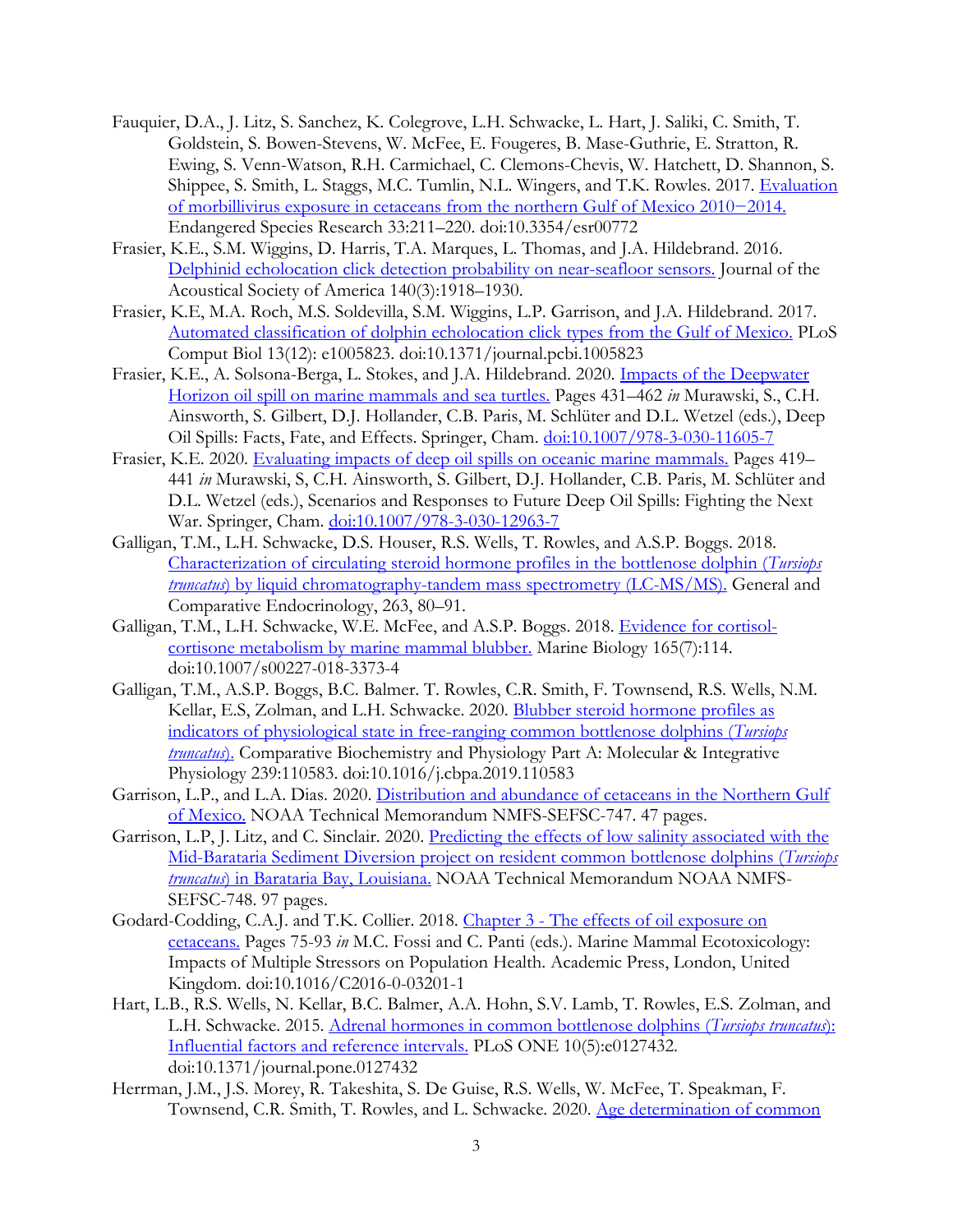bottlenose dolphins (*Tursiops truncatus*[\) using dental radiography pulp:tooth area ratio](https://journals.plos.org/plosone/article?id=10.1371/journal.pone.0242273)  [measurements.](https://journals.plos.org/plosone/article?id=10.1371/journal.pone.0242273) PLoS ONE 15(11):e0242273.

- Helm, R.C., D.P. Costa, T.D. DeBruyn, T.J. O'Shea, R.S. Wells, and T.M. Williams. 2015. Overview [of effects of oil spills on marine mammals.](https://onlinelibrary.wiley.com/doi/pdf/10.1002/9781118989982.ch18) Pages 455–475 (Chapter 18) *in* Fingas, M. (ed.) [Handbook of Oil Spill Science and Technology.](https://onlinelibrary.wiley.com/doi/book/10.1002/9781118989982) John Wiley & Sons, Inc., Hoboken, New Jersey.
- Hildebrand, J.A., S. Baumann-Pickering, K.E. Frasier, J.S. Trickey, K.P. Merkens, S.M. Wiggins, M.A. McDonald, L.P. Garrison, D. Harris, T.A. Marques, and L. Thomas. 2015. [Passive](http://www.nature.com/articles/srep16343)  [acoustic monitoring of beaked whale densities in the Gulf of Mexico.](http://www.nature.com/articles/srep16343) Scientific Reports, 5, 16343. doi:10.1038/srep16343.
- Hohn, A.A., L. Thomas, R.H. Carmichael, J. Litz, C. Clemons-Chevis, S.F. Shippee, C. Sinclair, S. Smith, T.R. Speakman, M.C. Tumlin, and E.S. Zolman. 2017. [Assigning stranded bottlenose](https://www.int-res.com/articles/esr2017/33/n033p235.pdf)  dolphins to [source stocks using stable isotope ratios following](https://www.int-res.com/articles/esr2017/33/n033p235.pdf) the Deepwater Horizon oil [spill.](https://www.int-res.com/articles/esr2017/33/n033p235.pdf) Endangered Species Research 33:235–252. doi:10.3354/esr00783
- Hornsby, F.E., T.L. McDonald, B.C. Balmer, T.R. Speakman, K.D. Mullin, P.E. Rosel, R.S. Wells, A.C. Telander, P.W. Marcy, K.C. Klaphake, and L.H. Schwacke. 2017. [Using salinity to](https://www.int-res.com/articles/esr2017/33/n033p181.pdf)  [identify common bottlenose dolphin habitat in Barataria Bay, Louisiana,](https://www.int-res.com/articles/esr2017/33/n033p181.pdf) USA. Endangered Species Research 33:181–192. doi:10.3354/esr00807
- Ivančić, M., F.M. Gomez, W.B. Musser, A. Barratclough, J.M. Meegan, S.M, Watts, A.C. Llerenas, E.D. Jensen, and C.R. Smith. 2020. [Ultrasonographic findings associated with normal](https://onlinelibrary.wiley.com/doi/pdfdirect/10.1111/vru.12835)  [pregnancy and fetal well-being in the bottlenose dolphin \(](https://onlinelibrary.wiley.com/doi/pdfdirect/10.1111/vru.12835)*Tursiops truncatus*). Veterinary Radiology & Ultrasound 61:215–226.
- Kellar, N.M., T.R. Speakman, C.R. Smith, S.M. Lane, B.C. Balmer, M.L. Trego, K.N. Catelani, M.N. Robbins, C.D. Allen, R.S. Wells, E.S. Zolman, T.K. Rowles, and L.H. Schwacke. 2017. [Low](https://www.int-res.com/articles/esr2017/33/n033p143.pdf)  [reproductive success rates of common bottlenose dolphins](https://www.int-res.com/articles/esr2017/33/n033p143.pdf) *Tursiops truncatus* in the northern [Gulf of Mexico following the Deepwater Horizon disaster \(2010−2015\).](https://www.int-res.com/articles/esr2017/33/n033p143.pdf) Endangered Species Research 33:143–158. doi:10.3354/esr00775
- Lane, S.M., C.R. Smith, J. Mitchell, B.C. Balmer, K.P. Barry, T. McDonald, C.S. Mori, P.E. Rosel, T.K. Rowles, T.R. Speakman, F.I. Townsend, M.C. Tumlin, R.S. Wells, E.S. Zolman, and L.H. Schwacke. 2015. [Reproductive outcome and survival](http://rspb.royalsocietypublishing.org/content/282/1818/20151944) of common bottlenose dolphins [sampled in Barataria Bay, Louisiana, USA, following the Deepwater Horizon oil spill.](http://rspb.royalsocietypublishing.org/content/282/1818/20151944) Proceedings of the Royal Society B 282 20151944. doi:10.1098/rspb.2015.1944
- Li, K., and N. Sidorovskaia. 2018. [A study of beaked whale's regional habitat use near the](http://adsabs.harvard.edu/abs/2018AGUFM.H13K1899L)  [Deepwater Horizon oil spill through passive acoustics.](http://adsabs.harvard.edu/abs/2018AGUFM.H13K1899L) Abstract #H13K-1899, American Geophysical Union 2018 Fall Meeting Abstracts.
- Li, K., N.A. Sidorovskaia, T. Guilment, T. Tang, and C.O. Tiemann. 2021. [Decadal assessment of](https://www.mdpi.com/2077-1312/9/5/454/pdf)  [sperm whale site-specific abundance trends in](https://www.mdpi.com/2077-1312/9/5/454/pdf) the northern Gulf of Mexico using passive [acoustic data.](https://www.mdpi.com/2077-1312/9/5/454/pdf) Journal of Marine Science and Engineering 9:454. doi:10.3390/jmse9050454
- Linnehan, B.K., A. Hsu, F.M. Gomez, S.M. Huston, R. Takeshita, K.M. Colegrove, T.K. Rowles, A. Barratclough, W. B. Musser, C.A. Harms, V. Cendejas, E.S. Zolman, B.C. Balmer, F.I. Townsend, R.S. Wells, E.D. Jensen, L.H. Schwacke, and C.R. Smith. 2020. Standardization [of dolphin cardiac auscultation and characterization of heart murmurs in managed and free](https://www.frontiersin.org/articles/10.3389/fvets.2020.570055/full?fbclid=IwAR12WIF-jZ47qDdMg2aMZ48Ddk50x0gSixASTKdFreZkii1QdTM9dcwnc4g)[ranging bottlenose dolphins \(](https://www.frontiersin.org/articles/10.3389/fvets.2020.570055/full?fbclid=IwAR12WIF-jZ47qDdMg2aMZ48Ddk50x0gSixASTKdFreZkii1QdTM9dcwnc4g)*Tursiops truncatus*). Frontiers in Veterinary Science 7:570055. doi:10.3389/fvets.2020.570055
- Linnehan, B.K., F.M. Gomez, S.M. Huston, A. Hsu, R. Takeshita, K.M. Colegrove, C.A. Harms, A. Barratclough, A.C. Deming, T.K. Rowles, W.B. Musser, E.S. Zolman, R.S. Wells, E.D. Jensen, L.H. Schwacke, and C.R. Smith. 2021. [Cardiac assessments of bottlenose dolphins](https://journals.plos.org/plosone/article/file?id=10.1371/journal.pone.0261112&type=printable)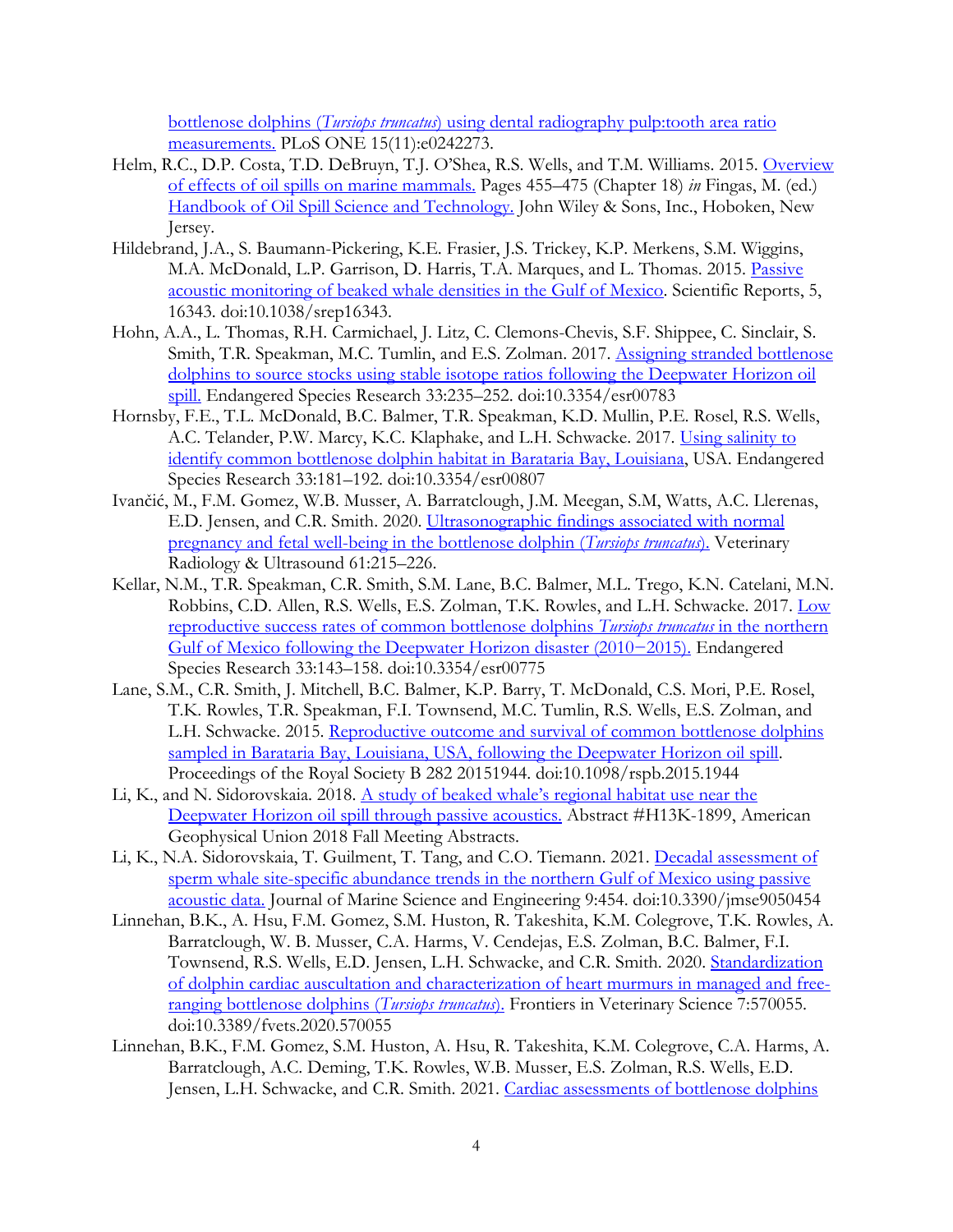(*Tursiops truncatus*) in the Northern Gulf of Mexico [following exposure to Deepwater](https://journals.plos.org/plosone/article/file?id=10.1371/journal.pone.0261112&type=printable)  [Horizon oil.](https://journals.plos.org/plosone/article/file?id=10.1371/journal.pone.0261112&type=printable) PLoS ONE 16(12):e0261112. doi:10.1371/journal.pone.0261112

- Litz, J.A., M.A. Baran, S.R. Bowen-Stevens, R.H. Carmichael, K.M. Colegrove, L.P. Garrison, S.E. Fire, E.M. Fougeres, R. Hardy, S. Holmes, W. Jones, B.E. Mase-Guthrie, D.K. Odell, P.E. Rosel, J.T. Saliki, D.K. Shannon, S.F. Shippee, S.M. Smith, E.M. Stratton, M.C. Tumlin, H.R. Whitehead, G.A.J. Worthy, and T.K. Rowles. 2014. Review of historical unusual mortality [events \(UMEs\) in the Gulf of Mexico \(1990-2009\): providing context for the multi-year](http://www.int-res.com/articles/dao_oa/d112p161.pdf)  [northern Gulf of Mexico cetacean UME declared in 2010.](http://www.int-res.com/articles/dao_oa/d112p161.pdf) Diseases of Aquatic Organisms 112:161–175.
- Martin, J., H.H. Edwards, F. Bled, C.J. Fonnesbeck, J.A. Dupuis, B. Gardner, S.M. Koslovsky, A.M. Aven, L.I. Ward-Geiger, R.H. Carmichael, D.E. Fagan, M.A. Ross, and T.R. Reinert. 2014. [Estimating upper bounds for occupancy and number of manatees in areas potentially](http://journals.plos.org/plosone/article?id=10.1371/journal.pone.0091683)  [affected by oil from the Deepwater Horizon oil spill.](http://journals.plos.org/plosone/article?id=10.1371/journal.pone.0091683) PLoS ONE 9(3):e91683. doi:10.1371/journal.pone.0091683
- McClain, A.M., R. Daniels, F.M. Gomez, S.H. Ridgway, R. Takeshita, E.D. Jensen, and C.R. Smith. 2020. [Physiological effects of low salinity exposure on bottlenose dolphins \(](https://www.mdpi.com/2673-5636/1/1/5)*Tursiops [truncatus](https://www.mdpi.com/2673-5636/1/1/5)*). Journal of Zoological and Botanical Gardens 1:61–75. doi:10.3390/jzbg1010005
- McDonald, T.L., F.E. Hornsby, T.R. Speakman, E.S. Zolman, K,D. Mullin, C. Sinclair, P.E. Rosel, L. Thomas, and L.H. Schwacke. 2017. [Survival, density, and abundance of common](https://www.int-res.com/articles/esr2017/33/n033p193.pdf)  bottlenose [dolphins in Barataria Bay \(USA\) following the Deepwater Horizon oil spill.](https://www.int-res.com/articles/esr2017/33/n033p193.pdf) Endangered Species Research 33:193–209. doi:10.3354/esr00806
- Mearns, A.J., M. Bissell, A.M. Morrison, M.A. Rempel-Hester, C. Arthur, and N. Rutherford. 2019. [Effects of pollution on marine organisms.](https://onlinelibrary.wiley.com/doi/epdf/10.1002/wer.1218) Water Environment Federation 91:1229–1252. doi:10.1002/wer.1218
- Miller, L.J., A.D. Mackey, M. Solangi, and S.A. Kuczaj II. 2013. [Population abundance and habitat](https://onlinelibrary.wiley.com/doi/full/10.1002/aqc.2278?casa_token=gAzTkXpLnHMAAAAA%3AU4v2oEWRxOUq5cfKawq2mnK8oeuIaW1Wkd3MspXgh8oqJa-WHaLbQEkS_A0ZWv3IjD1HYPg-N2mXPjg)  [utilization of bottlenose dolphins in the Mississippi Sound.](https://onlinelibrary.wiley.com/doi/full/10.1002/aqc.2278?casa_token=gAzTkXpLnHMAAAAA%3AU4v2oEWRxOUq5cfKawq2mnK8oeuIaW1Wkd3MspXgh8oqJa-WHaLbQEkS_A0ZWv3IjD1HYPg-N2mXPjg) Aquatic Conservation: Marine and Freshwater Ecosystems 23:145–151. doi:10.1002/aqc.2278
- Morano, J.L., J.T. Tielens, C.Muirhead, B.J. Estarook, P.J. Sullivan, P.J. Dugan, C.W. Clark, and A.N. Rice. 2020. [Seasonal movements of Gulf of Mexico sperm whales following the](https://www.sciencedirect.com/science/article/pii/S0025326X20307451)  [Deepwater Horizon oil spill and the limitations of impact assessments.](https://www.sciencedirect.com/science/article/pii/S0025326X20307451) Marine Pollution Bulletin 161:111627.
- Mullin, K. D., K. Barry, C. Sinclair, J. Litz, K. Maze-Foley, E. Fougeres, B. Mase-Guthrie, R. Ewing, A. Gorgone, J. Adams and M. Tumlin. 2015. [Common](https://repository.library.noaa.gov/view/noaa/4859) bottlenose dolphins (*Tursiops truncatus*) in Lake Pontchartrain, Louisiana: 2007 to mid-2014. NOAA Technical Memorandum NMFS-SEFSC-673, 43 pages. doi:10.7289/V51C1TT8
- Mullin, K. D., Trent McDonald, Randall S. Wells, Brian C. Balmer, Todd Speakman, Carrie Sinclair, Eric S. Zolman, Fawn Hornsby, Shauna M. McBride, Krystan A. Wilkinson, Lori H. Schwacke. 2017. Density, abundance, survival, and ranging patterns of common bottlenose dolphins (*Tursiops truncatus*[\) in Mississippi Sound following the Deepwater Horizon oil spill.](http://journals.plos.org/plosone/article?id=10.1371/journal.pone.0186265) PLoS ONE 12(10):e0186265 doi:10.1371/journal.pone.0186265
- Mullin, K.D., K. Barry, T. McDonald, J. Morey, B. Quigley, E. Ronje, L. Schwacke, C. Sinclair, T. Speakman and J. Thompson. 2018. [Assessment of the overlap of Terrebonne-Timbalier Bay](https://www.researchgate.net/publication/339697265_ASSESSMENT_OF_THE_OVERLAP_OF_TERREBONNE_-TIMBALIER_BAY_AND_BARATARIA_BAY_COMMON_BOTTLENOSE_DOLPHIN_TURSIOPS_TRUNCATUS_STOCKS_BASED_ON_PHOTO-IDENTIFICATION_OF_INDIVIDUAL_DOLPHINS)  [and Barataria Bay common bottlenose dolphin \(](https://www.researchgate.net/publication/339697265_ASSESSMENT_OF_THE_OVERLAP_OF_TERREBONNE_-TIMBALIER_BAY_AND_BARATARIA_BAY_COMMON_BOTTLENOSE_DOLPHIN_TURSIOPS_TRUNCATUS_STOCKS_BASED_ON_PHOTO-IDENTIFICATION_OF_INDIVIDUAL_DOLPHINS)*Tursiops truncatus*) stocks based on photo[identification of individual dolphins.](https://www.researchgate.net/publication/339697265_ASSESSMENT_OF_THE_OVERLAP_OF_TERREBONNE_-TIMBALIER_BAY_AND_BARATARIA_BAY_COMMON_BOTTLENOSE_DOLPHIN_TURSIOPS_TRUNCATUS_STOCKS_BASED_ON_PHOTO-IDENTIFICATION_OF_INDIVIDUAL_DOLPHINS) NOAA Technical Memorandum NMFS-SEFSC-729. 29 pages. doi:10.25923/8g4y-dg29
- Murawski, S.A., J.P. Kilborn, A.C. Bejarano, D. Chagaris, D. Donaldson, F.J. Hernandez Jr., T.C. MacDonald, C. Newton, E. Peebles, and K.L. Robinson. 2021. [A synthesis of Deepwater](https://www.frontiersin.org/articles/10.3389/fmars.2020.594862/full)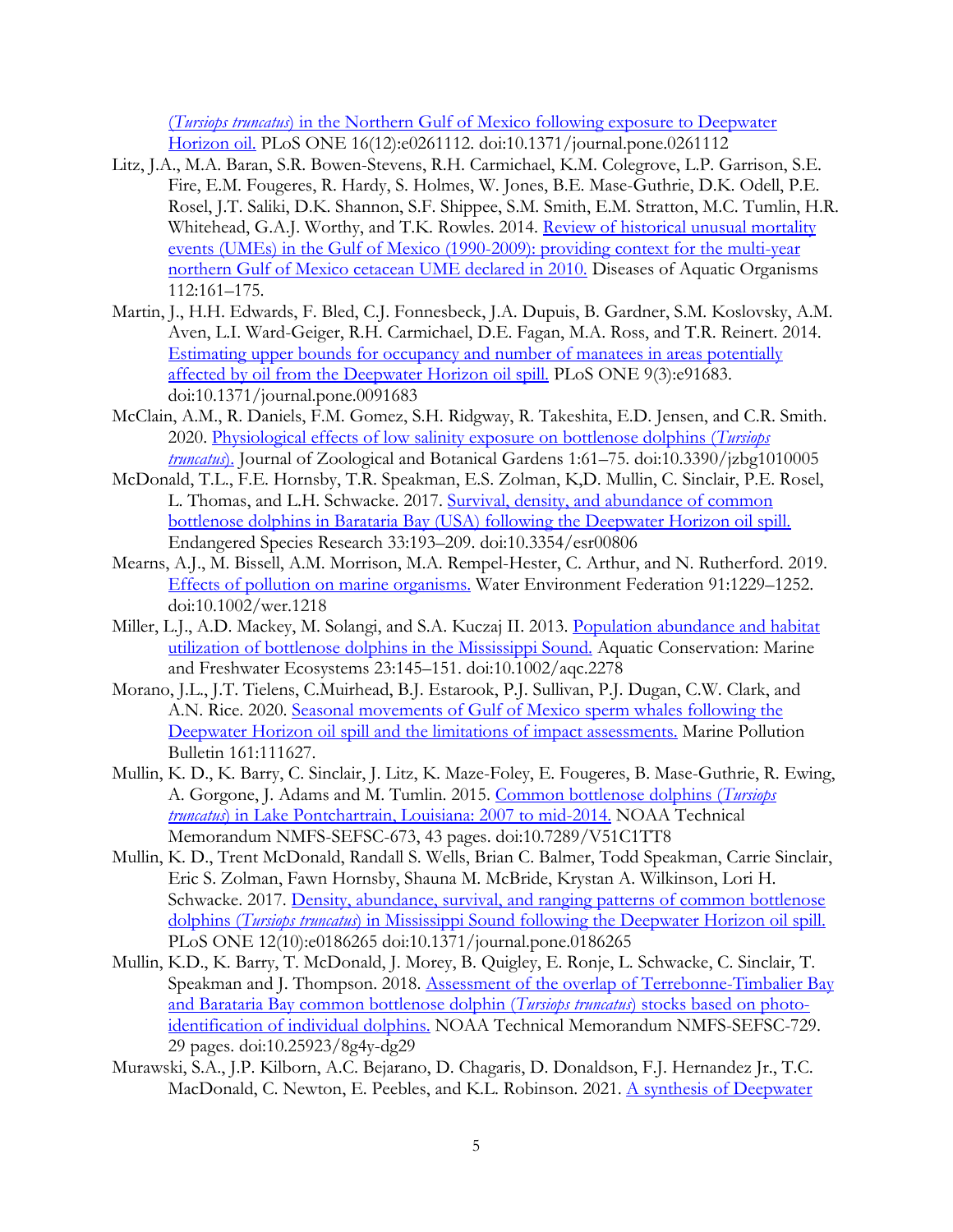[Horizon impacts on coastal and nearshore living marine resources.](https://www.frontiersin.org/articles/10.3389/fmars.2020.594862/full) Frontiers in Marine Science 7:1212. doi:10.3389/fmars.2020.594862

- Murawski, S., M. Grosell, C. Smith, T. Sutton, K. Halanych, R. Shaw, and C.A. Wilson. 2021. [Impacts of petroleum, petroleum components, and dispersants on organisms and](https://www.jstor.org/stable/27020066)  [populations.](https://www.jstor.org/stable/27020066) Oceanography 34(1):136–151.
- Pasamontes, A. A.A. Aksenov, M. Schivo, T. Rowles, C.R. Smith, L.H. Schwacke, R.S. Wells, L. Yeates, S. Venn-Watson, and C.E. Davis. 2017. Noninvasive respiratory metabolite analysis [associated with clinical disease in cetaceans: A Deepwater Horizon oil spill study.](https://pubs.acs.org/doi/abs/10.1021/acs.est.6b06482) Environmental Science & Technology 51:5737–5746. doi:10.1021/acs.est.6b06482
- Pitchford, J.L. B.J.S. Serafin, D. Shannon, A.T. Coleman, and M. Solangi. 2013. [An analysis of](https://www.researchgate.net/profile/Jonathan_Pitchford/publication/288548017_An_analysis_of_historical_bottlenose_dolphin_Tursiops_truncatus_strandings_in_the_Mississippi_sound_USA_using_classification_and_regression_trees_CART/links/56b35a4c08ae156bc5fb1e32/An-analysis-of-historical-bottlenose-dolphin-Tursiops-truncatus-strandings-in-the-Mississippi-sound-USA-using-classification-and-regression-trees-CART.pdf)  historical bottlenose dolphin (*Tursiops truncatus*[\) strandings in the Mississippi Sound, USA](https://www.researchgate.net/profile/Jonathan_Pitchford/publication/288548017_An_analysis_of_historical_bottlenose_dolphin_Tursiops_truncatus_strandings_in_the_Mississippi_sound_USA_using_classification_and_regression_trees_CART/links/56b35a4c08ae156bc5fb1e32/An-analysis-of-historical-bottlenose-dolphin-Tursiops-truncatus-strandings-in-the-Mississippi-sound-USA-using-classification-and-regression-trees-CART.pdf)  [using classification and regression trees \(CART\).](https://www.researchgate.net/profile/Jonathan_Pitchford/publication/288548017_An_analysis_of_historical_bottlenose_dolphin_Tursiops_truncatus_strandings_in_the_Mississippi_sound_USA_using_classification_and_regression_trees_CART/links/56b35a4c08ae156bc5fb1e32/An-analysis-of-historical-bottlenose-dolphin-Tursiops-truncatus-strandings-in-the-Mississippi-sound-USA-using-classification-and-regression-trees-CART.pdf) Journal of Cetacean Research and Management 13(3):201–209.
- Pitchford, J.L., V.A. Howard, J.K. Shelley, B.J.S. Serafin, A.T. Coleman, and M. Solangi. 2016. [Predictive spatial modelling of seasonal bottlenose dolphin \(](https://onlinelibrary.wiley.com/doi/full/10.1002/aqc.2547?casa_token=NtEhEv0hCpEAAAAA%3AI1czjR6fNi6QPH9bYOQTeJJ6lS1M_sU6g0JiDX3ulD2E1ls_pvrDOXQJIEII4tSGUp4wXnp0l1GDHQQ)*Tursiops truncatus*) distributions in [the Mississippi Sound.](https://onlinelibrary.wiley.com/doi/full/10.1002/aqc.2547?casa_token=NtEhEv0hCpEAAAAA%3AI1czjR6fNi6QPH9bYOQTeJJ6lS1M_sU6g0JiDX3ulD2E1ls_pvrDOXQJIEII4tSGUp4wXnp0l1GDHQQ) Aquatic Conservation: Marine and Freshwater Ecosystems 26(2):289– 306. doi:10.1002/aqc.2547
- Pitchford, J.L., E.E. Pulis, K. Evans, J.K. Shelley, B.J.S. Serafin, and M. Solangi. 2016. Seasonal density estimates of *Tursiops truncatus* [\(bottlenose dolphin\) in the Mississippi Sound from](https://bioone.org/journals/Southeastern-Naturalist/volume-15/issue-2/058.015.0201/Seasonal-Density-Estimates-of-iTursiops-truncatus-i-Bottlenose-Dolphin-in/10.1656/058.015.0201.short)  [2011 to 2013.](https://bioone.org/journals/Southeastern-Naturalist/volume-15/issue-2/058.015.0201/Seasonal-Density-Estimates-of-iTursiops-truncatus-i-Bottlenose-Dolphin-in/10.1656/058.015.0201.short) Southeastern Naturalist 15(2):188–206. doi:10.1656/058.015.0201
- Pitchford, J.L., M. Garcia, E.E. Pulis, A.M. Ambert, A.J. Heaton, M. Solangi. 2018. [Gauging the](https://journals.plos.org/plosone/article?id=10.1371/journal.pone.0199214)  [influence of increased search effort on reporting rates of bottlenose dolphin \(](https://journals.plos.org/plosone/article?id=10.1371/journal.pone.0199214)*Tursiops truncatus*) strandings [following the Deepwater Horizon oil spill.](https://journals.plos.org/plosone/article?id=10.1371/journal.pone.0199214) PLoS ONE 13(6):e0199214. doi:10.1371/journal.pone.0199214
- Quigley, B.M., T.R. Speakman, B.C. Balmer, H.M. Europe, A.M. Gorgone, T.K. Rowles, C. Sinclair, E.S. Zolman, and L.H. Schwacke. 2022. [Short Note: Observations of a benthic foraging](https://www.aquaticmammalsjournal.org/index.php?option=com_content&view=article&id=2188:observations-of-a-benthic-foraging-behavior-used-by-common-bottlenose-dolphins-tursiops-truncatus-in-barataria-basin-louisiana-usa&catid=206&Itemid=326)  [behavior used by common bottlenose dolphins \(](https://www.aquaticmammalsjournal.org/index.php?option=com_content&view=article&id=2188:observations-of-a-benthic-foraging-behavior-used-by-common-bottlenose-dolphins-tursiops-truncatus-in-barataria-basin-louisiana-usa&catid=206&Itemid=326)*Tursiops truncatus*) in Barataria Basin, [Louisiana, USA.](https://www.aquaticmammalsjournal.org/index.php?option=com_content&view=article&id=2188:observations-of-a-benthic-foraging-behavior-used-by-common-bottlenose-dolphins-tursiops-truncatus-in-barataria-basin-louisiana-usa&catid=206&Itemid=326) Aquatic Mammals 48(2): 159−166. doi:10.1578/AM.48.2.2022.159
- Rice, A.N., K.J. Palmer, J.T. Tielens, C.A. Muirhead, and C.W. Clark. [Potential Bryde's whale](https://www.researchgate.net/profile/Aaron-Rice-2/publication/263100290_Potential_Bryde)  (*Balaenoptera edeni*[\) calls recorded in the northern Gulf of Mexico.](https://www.researchgate.net/profile/Aaron-Rice-2/publication/263100290_Potential_Bryde) Journal of the Acoustical Society of America 135(5):3066−3076.
- Rosel, P.E., L.A. Wilcox, C. Sinclair, T.R. Speakman, M.C. Tumlin, J.A. Litz, and E.S. Zolman. 2017. Genetic assignment to stock of stranded [common bottlenose dolphins in southeastern](https://www.int-res.com/articles/esr2017/33/n033p221.pdf)  [Louisiana after the Deepwater Horizon oil spill.](https://www.int-res.com/articles/esr2017/33/n033p221.pdf) Endangered Species Research 33:221–234. doi:10.3354/esr00780
- Samuelson, M.M., M. Fujiwara, E.E. Pulis, J. Pitchford, V.A. H0ward, and M. Solangi. 2021. [Comprehensive evaluation of survival and population growth for common bottlenose](https://bioone.org/journals/southeastern-naturalist/issues)  dolphins (*Tursiops truncatus*[\) in the Mississippi Sound, USA, following the Deepwater Horizon](https://bioone.org/journals/southeastern-naturalist/issues)  [Oil Spill.](https://bioone.org/journals/southeastern-naturalist/issues) Southeastern Naturalist 20(1):178–191.
- Schwacke, L.H., C.R. Smith, F.I. Townsend, R.S. Wells, L.B. Hart, B.C. Balmer, T.K. Collier, S. De Guise, M.M. Fry, L.J. Guillette, Jr., S.V. Lamb, S.M. Lane, W.E. McFee, N.J. Place, M.C. Tumlin, G.M. Ylitalo, E.S. Zolman, and T.K. Rowles. 2014. [Health of common bottlenose](https://pubs.acs.org/doi/full/10.1021/es403610f)  dolphins (*Tursiops truncatus*[\) in Barataria Bay, Louisiana, following the Deepwater Horizon oil](https://pubs.acs.org/doi/full/10.1021/es403610f)  [spill.](https://pubs.acs.org/doi/full/10.1021/es403610f) Environmental Science and Technology 48(1):93–103. [Supplementary information.](http://pubs.acs.org/doi/suppl/10.1021/es403610f/suppl_file/es403610f_si_001.pdf) doi:10.1021/es403610f
- Schwacke, L.H., C.R. Smith, F.I. Townsend, R.S. Wells, L.B. Hart, B.C. Balmer, T.K. Collier, S. De Guise, M.M. Fry, L.J. Guillette, Jr., S.V. Lamb, S.M. Lane, W.E. McFee, N.J. Place, M.C.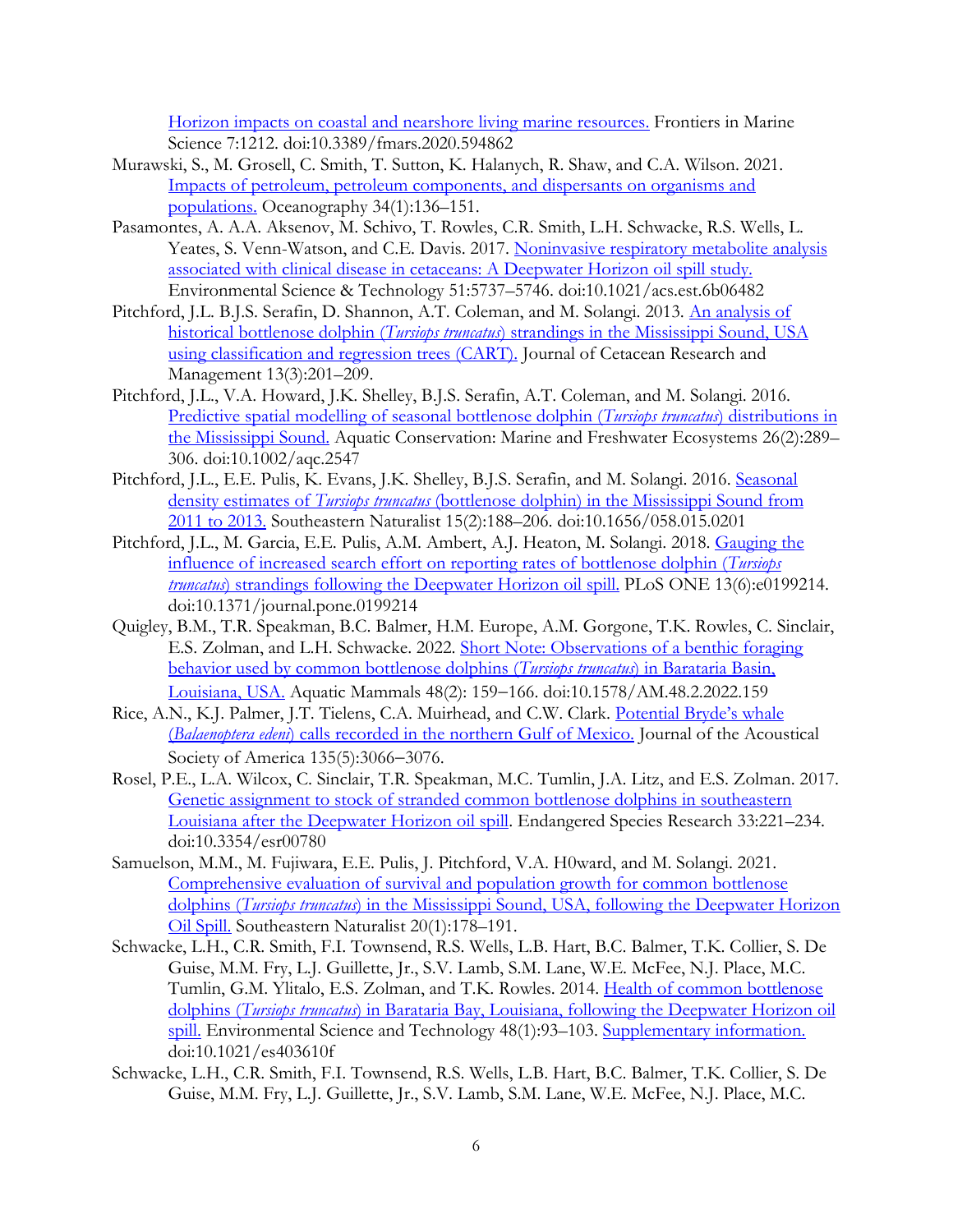Tumlin, G.M. Ylitalo, E.S. Zolman, and T.K. Rowles. 2014. [Response to comment on](http://pubs.acs.org/doi/full/10.1021/es5009278)  [Health of common bottlenose dolphins \(](http://pubs.acs.org/doi/full/10.1021/es5009278)*Tursiops truncatus*) in Barataria Bay, Louisiana [following the Deepwater Horizon oil spill.](http://pubs.acs.org/doi/full/10.1021/es5009278) Environmental Science and Technology 48(7):4209–4211. doi:10.1021/es5009278

- Schwacke, L.H., L. Thomas, R.S. Wells, W.E. McFee, A.A. Hohn, K.D. Mullin, E.S. Zolman, B.M. Quigley, T.K. Rowles, and J.H. Schwacke. 2017. **Quantifying injury to common bottlenose** [dolphins from the Deepwater Horizon oil spill using an age-, sex-](https://www.int-res.com/articles/esr2017/33/n033p265.pdf) and class-structured [population model.](https://www.int-res.com/articles/esr2017/33/n033p265.pdf) Endangered Species Research 33:265–279. doi:10.3354/esr00777
- Schwacke, L.H., A.M. Tiago, L. Thomas, C.G. Booth, B.C. Balmer, A. Barratclough, K. Colegrove, S. De Guise, L.P. Garrison, F.M. Gomez, J.S. Morey, K.D. Mullin, B.M. Quigley, P.E. Rosel, T.K. Rowles, R. Takeshita, F.I. Townsend, T.R. Speakman, R.S. Well, E.S. Zolman, and C.R. Smith. 2022. [Modeling population effects of the Deepwater Horizon oil spill on a long-lived](https://conbio.onlinelibrary.wiley.com/doi/pdfdirect/10.1111/cobi.13878?download=true)  [species.](https://conbio.onlinelibrary.wiley.com/doi/pdfdirect/10.1111/cobi.13878?download=true) Conservation Biology 2022:e13878. doi:10.1111/cobi.13878
- Shen, S., W. Wu, D.J. Grimes, E.A. Saillant, and R.J. Griffitt. 2020. [Community composition and](https://www.sciencedirect.com/science/article/abs/pii/S0048969720326425)  [antibiotic resistance of bacteria in bottlenose dolphins](https://www.sciencedirect.com/science/article/abs/pii/S0048969720326425) *Tursiops truncatus* – Potential impact of [2010 BP Oil Spill.](https://www.sciencedirect.com/science/article/abs/pii/S0048969720326425) Science of the Total Environment 732:139125. doi:10.1016/j.scitotenv. 2020.139125
- Sidorovskaia, N. and K. Li. 2017. [Decadal evolution of the northern Gulf of Mexico soundscapes.](https://asa.scitation.org/doi/pdf/10.1121/2.0000382) Fourth International Conference on the Effects of Noise on Aquatic Life, Proceedings of Meetings on Acoustics 27:040014. doi:10.1121/2.0000382
- Sinclair, C., J. Sinclair, E. Zolman, A. Martinez, B. Balmer, and K. Barry. 2015. [Remote biopsy](https://repository.library.noaa.gov/view/noaa/4846)  [sampling field procedures for cetaceans used during the Natural Resource Damage](https://repository.library.noaa.gov/view/noaa/4846)  [Assessment of the MSC252 Deepwater Horizon oil spill.](https://repository.library.noaa.gov/view/noaa/4846) NOAA Technical Memorandum NMFS-SEFSC-670, 28 pages. doi:10.7289/V5CC0XN0
- Sinclair, C. 2016. [Comparison of group size, abundance estimates, and movement patterns of](http://digitalcommons.lsu.edu/cgi/viewcontent.cgi?article=2865&context=gradschool_theses)  [common bottlenose](http://digitalcommons.lsu.edu/cgi/viewcontent.cgi?article=2865&context=gradschool_theses) dolphins (*Tursiops truncatus*) in Mississippi Sound, Mississippi. Louisiana State University Master's Theses, 1866. 61 pages.
- Širović, A., H.R. Bassett, S.C. Johnson, S.M. Wiggins, and J.A. Hildebrand. 2013. Bryde'[s whale calls](https://www.cetus.ucsd.edu/docs/publications/SirovicMMS014.pdf)  [recorded in the Gulf of Mexico.](https://www.cetus.ucsd.edu/docs/publications/SirovicMMS014.pdf) Marine Mammal Science 30(1):399–409. doi:10.1111/mms.12036
- Smith, C.R., T.K. Rowles, L.B. Hart, F.L. Townsend, R.S. Wells, E.S. Zolman, B.C. Balmer, B. Quigley, M. Ivančić, W. McKercher, M.C. Tumlin, K.D. Mullin, J.D. Adams, Q. Wang, W. McFee, T.K. Collier, and L.H. Schwacke. 2017. Slow recovery of Barataria Bay dolphin health following the Deepwater Horizon oil spill (2013−2014), with evidence of persistent [lung disease and impaired stress response.](https://www.int-res.com/articles/esr2017/33/n033p127.pdf) Endangered Species Research 33:127–142. doi:10.3354/esr00778
- Smith, C.R., T.K. Rowles, F.M. Gomez, K.M. Colegrove, R. Takeshita, E.S. Zolman, B.C. Balmer, R.S. Wells, F.I. Townsend, and L.H. Schwacke. 2020. [Marine mammals and respiration:](https://watermark.silverchair.com/i2169-3358-2021-1-688234.pdf?token=AQECAHi208BE49Ooan9kkhW_Ercy7Dm3ZL_9Cf3qfKAc485ysgAAAvQwggLwBgkqhkiG9w0BBwagggLhMIIC3QIBADCCAtYGCSqGSIb3DQEHATAeBglghkgBZQMEAS4wEQQMyfvs2srgr6req4YBAgEQgIICpw8Vq0oXjZz9NrJ8znJC6X_NUB0Pu04v9o5FOzXA8AJ32oPG2LEA9x7nI_x2W4LfOiPc5Vje9zG2XQDb_4mMOBf0g_S7Wr-LhMKZCBo5ygNShGRwSGgLIxrOdwCL0QGXCsTCX4PUIPJz7BsxhVo8Npjtv1gpubNQ39hN3UYmWiqMoOEoLNW0_YwmYqqU5HF48mNdQvWxjX-knHeKOH5_hPk0f2xv5gBv6Fb9CNNwCKSHgwCGVT9Xd027AJVLfV112lua3Ar2KJXu4aquJmQ0oAbjL-p7ydm37pu4yYcvusuBcmF4YCwtSH8GgZhMtVk-yTIxhgxkyv39e7eW2BinJ7uE2dicXedY45MYXey7zRTC3fWHlAcxaRmCraSDYgzLnfMoCa5Fc6M6wMqxFp4brTq3fomb2ipy_v1zUbK6joPqjHX6YChZffWz75NBXP5Bnz7y_pPiJ2xSUjSmozfb9RYk4wSU8zMLvuL7_ZRNWrXxPTtOKpFYws3m9b37KQDWINTcfrX5yoQcOjdBKLUrW-wHL-4iY0d_flQ4MuI1VMnPkSVFTLzReemSFDv-yLIXVsjAzaYrkHW3h_cP6YxjnIzDQpi-CZqncpVcUVMemCsbcyouZrWxbhWpT6x7BDehmsKcpgZFT5m6sUu36hVqhy4iRnL-TqL0M76xRFCZBW3ccwVXq4e_KkY-sdsfKTVlPp4LxFvRL6Ai9sCKZHmEra7nliqI1EGs-pzs6wkhNJ2R8IDRmvvGGFQ2COWTSlGrdFzsE-AeZU5JfYyIVVXROhQyboPS5yhkNM1-_ULaO1RviPs2E4QNPUuCpUkbglbd_PHGC89L1760wNhr-TB3wY1JQAGvsUnhOGUkXOvV97Y8NYG1BoePnfKDiDvQE3tuFv6hjfb83R4)  [Evidence of poor pulmonary health in bottlenose dolphins following the Deepwater](https://watermark.silverchair.com/i2169-3358-2021-1-688234.pdf?token=AQECAHi208BE49Ooan9kkhW_Ercy7Dm3ZL_9Cf3qfKAc485ysgAAAvQwggLwBgkqhkiG9w0BBwagggLhMIIC3QIBADCCAtYGCSqGSIb3DQEHATAeBglghkgBZQMEAS4wEQQMyfvs2srgr6req4YBAgEQgIICpw8Vq0oXjZz9NrJ8znJC6X_NUB0Pu04v9o5FOzXA8AJ32oPG2LEA9x7nI_x2W4LfOiPc5Vje9zG2XQDb_4mMOBf0g_S7Wr-LhMKZCBo5ygNShGRwSGgLIxrOdwCL0QGXCsTCX4PUIPJz7BsxhVo8Npjtv1gpubNQ39hN3UYmWiqMoOEoLNW0_YwmYqqU5HF48mNdQvWxjX-knHeKOH5_hPk0f2xv5gBv6Fb9CNNwCKSHgwCGVT9Xd027AJVLfV112lua3Ar2KJXu4aquJmQ0oAbjL-p7ydm37pu4yYcvusuBcmF4YCwtSH8GgZhMtVk-yTIxhgxkyv39e7eW2BinJ7uE2dicXedY45MYXey7zRTC3fWHlAcxaRmCraSDYgzLnfMoCa5Fc6M6wMqxFp4brTq3fomb2ipy_v1zUbK6joPqjHX6YChZffWz75NBXP5Bnz7y_pPiJ2xSUjSmozfb9RYk4wSU8zMLvuL7_ZRNWrXxPTtOKpFYws3m9b37KQDWINTcfrX5yoQcOjdBKLUrW-wHL-4iY0d_flQ4MuI1VMnPkSVFTLzReemSFDv-yLIXVsjAzaYrkHW3h_cP6YxjnIzDQpi-CZqncpVcUVMemCsbcyouZrWxbhWpT6x7BDehmsKcpgZFT5m6sUu36hVqhy4iRnL-TqL0M76xRFCZBW3ccwVXq4e_KkY-sdsfKTVlPp4LxFvRL6Ai9sCKZHmEra7nliqI1EGs-pzs6wkhNJ2R8IDRmvvGGFQ2COWTSlGrdFzsE-AeZU5JfYyIVVXROhQyboPS5yhkNM1-_ULaO1RviPs2E4QNPUuCpUkbglbd_PHGC89L1760wNhr-TB3wY1JQAGvsUnhOGUkXOvV97Y8NYG1BoePnfKDiDvQE3tuFv6hjfb83R4)  [Horizon Oil Spill.](https://watermark.silverchair.com/i2169-3358-2021-1-688234.pdf?token=AQECAHi208BE49Ooan9kkhW_Ercy7Dm3ZL_9Cf3qfKAc485ysgAAAvQwggLwBgkqhkiG9w0BBwagggLhMIIC3QIBADCCAtYGCSqGSIb3DQEHATAeBglghkgBZQMEAS4wEQQMyfvs2srgr6req4YBAgEQgIICpw8Vq0oXjZz9NrJ8znJC6X_NUB0Pu04v9o5FOzXA8AJ32oPG2LEA9x7nI_x2W4LfOiPc5Vje9zG2XQDb_4mMOBf0g_S7Wr-LhMKZCBo5ygNShGRwSGgLIxrOdwCL0QGXCsTCX4PUIPJz7BsxhVo8Npjtv1gpubNQ39hN3UYmWiqMoOEoLNW0_YwmYqqU5HF48mNdQvWxjX-knHeKOH5_hPk0f2xv5gBv6Fb9CNNwCKSHgwCGVT9Xd027AJVLfV112lua3Ar2KJXu4aquJmQ0oAbjL-p7ydm37pu4yYcvusuBcmF4YCwtSH8GgZhMtVk-yTIxhgxkyv39e7eW2BinJ7uE2dicXedY45MYXey7zRTC3fWHlAcxaRmCraSDYgzLnfMoCa5Fc6M6wMqxFp4brTq3fomb2ipy_v1zUbK6joPqjHX6YChZffWz75NBXP5Bnz7y_pPiJ2xSUjSmozfb9RYk4wSU8zMLvuL7_ZRNWrXxPTtOKpFYws3m9b37KQDWINTcfrX5yoQcOjdBKLUrW-wHL-4iY0d_flQ4MuI1VMnPkSVFTLzReemSFDv-yLIXVsjAzaYrkHW3h_cP6YxjnIzDQpi-CZqncpVcUVMemCsbcyouZrWxbhWpT6x7BDehmsKcpgZFT5m6sUu36hVqhy4iRnL-TqL0M76xRFCZBW3ccwVXq4e_KkY-sdsfKTVlPp4LxFvRL6Ai9sCKZHmEra7nliqI1EGs-pzs6wkhNJ2R8IDRmvvGGFQ2COWTSlGrdFzsE-AeZU5JfYyIVVXROhQyboPS5yhkNM1-_ULaO1RviPs2E4QNPUuCpUkbglbd_PHGC89L1760wNhr-TB3wY1JQAGvsUnhOGUkXOvV97Y8NYG1BoePnfKDiDvQE3tuFv6hjfb83R4) 2020 International Oil Spill Conference, Abstract #688234.
- Strongin, K., B. Polidoro, C. Linardich, G. Ralph, S. Saul, and K. Carpenter. 2020. [Translating](https://www.sciencedirect.com/science/article/pii/S2351989420300561/pdfft?crasolve=1&iv=f3b46ca7ac8e26e31a3d92d2b8420c73&token=32373564616362373631623530646332383837663231616339366263343164666666303634383966316630356437306633353430616665313865303161663163363237643a383463653765323935623039646363366565306462666234&text=3281e1123a0c7122fbe9bec0f2805bf7874dd6e67cacede7daa066422151dc9a9a955809da21f52596557fc3da88a72ca464faa8865093e48acaecca14401ede95961b9ec168a429ed51aef9b11abf2c11e332b7e654669935123fc47bec44ff149e09c25fcfe62d6d00360771ebccf06b24d0e09a7793c223db0c985f6f0de7c849e6179e3ab527338253ac693617bd44d1bbeb9badf1c9062c1f8598487a9ada83ffb3fd5a4d65822df8cc81c5bce8141056e0e27853ed82128d0428466c2c54514d2de45379da9915a72722147bfb1d66fa2e93e8886a103e43735c7ef870eadcbb2b01388044599048f5f61ae0e67a8cb0ce9f23ead9a7789c34b9cbb9717e13a2c3e52b693728cc489e4d8c398ddbfd26546c96da1322bdb598ed22655451fabb803e285d3a78b184d189e4dce0&original=3f6d64353d3363383565393164626463376562643666646233616339373937353466343133267069643d312d73322e302d53323335313938393432303330303536312d6d61696e2e706466)  [globally threatened marine species information into regional guidance for Gulf of Mexico.](https://www.sciencedirect.com/science/article/pii/S2351989420300561/pdfft?crasolve=1&iv=f3b46ca7ac8e26e31a3d92d2b8420c73&token=32373564616362373631623530646332383837663231616339366263343164666666303634383966316630356437306633353430616665313865303161663163363237643a383463653765323935623039646363366565306462666234&text=3281e1123a0c7122fbe9bec0f2805bf7874dd6e67cacede7daa066422151dc9a9a955809da21f52596557fc3da88a72ca464faa8865093e48acaecca14401ede95961b9ec168a429ed51aef9b11abf2c11e332b7e654669935123fc47bec44ff149e09c25fcfe62d6d00360771ebccf06b24d0e09a7793c223db0c985f6f0de7c849e6179e3ab527338253ac693617bd44d1bbeb9badf1c9062c1f8598487a9ada83ffb3fd5a4d65822df8cc81c5bce8141056e0e27853ed82128d0428466c2c54514d2de45379da9915a72722147bfb1d66fa2e93e8886a103e43735c7ef870eadcbb2b01388044599048f5f61ae0e67a8cb0ce9f23ead9a7789c34b9cbb9717e13a2c3e52b693728cc489e4d8c398ddbfd26546c96da1322bdb598ed22655451fabb803e285d3a78b184d189e4dce0&original=3f6d64353d3363383565393164626463376562643666646233616339373937353466343133267069643d312d73322e302d53323335313938393432303330303536312d6d61696e2e706466) Global Ecology and Conservation 23:e01010. doi:10.1016/j.gecco.2020.e01010
- Sullivan, L., T. Brosnan, T. Rowles, L. Schwacke, C. Simeone, and T.K. Collier. 2019. Guidelines for [assessing exposure and impacts of oil spills on marine mammals.](https://repository.library.noaa.gov/view/noaa/22425) NOAA Technical Memorandum NMFS-OPR-62, 82 pages.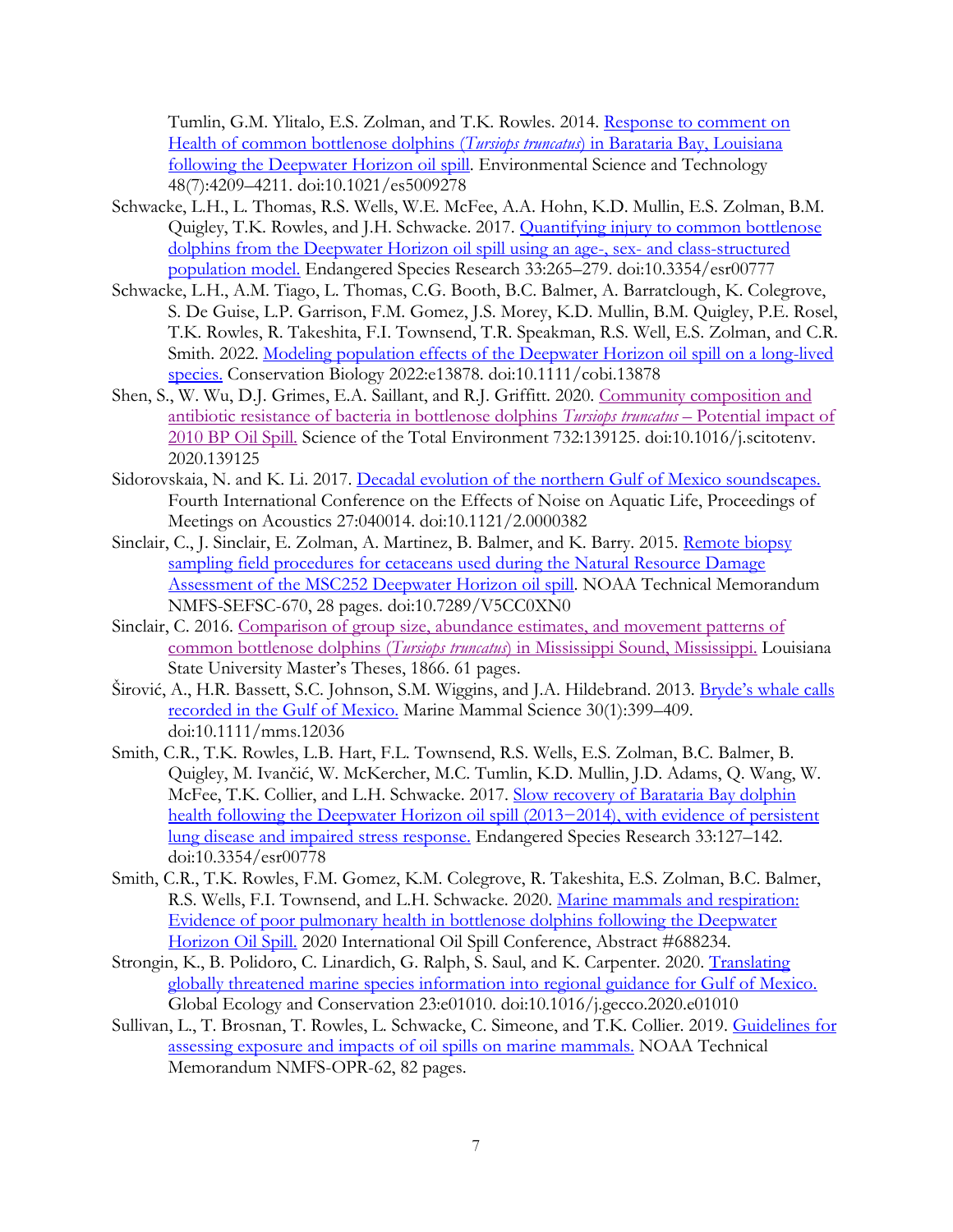- Takeshita, R., L. Sullivan, C. Smith, T. Collier, A. Hall, T. Brosnan, T. Rowles, and L. Schwacke. 2017. REVIEW: The *Deepwater Horizon* [oil spill marine mammal injury assessment.](https://www.int-res.com/articles/esr2017/33/n033p095.pdf) Endangered Species Research 33:95–106. doi:10.3354/esr00808
- Takeshita, R., B.C. Balmer, F. Messina, E.S. Zolman, L. Thomas, R.S. Wells, C.R. Smith, T.K. Rowles, and L.H. Schwacke. 2021. [High site-fidelity in common bottlenose dolphins despite](https://journals.plos.org/plosone/article?id=10.1371/journal.pone.0258031)  [low salinity exposure and associated indicators of compromised health.](https://journals.plos.org/plosone/article?id=10.1371/journal.pone.0258031) PLoS ONE 16(9): e0258031. doi:10.1371/journal.pone.0258031
- Takeshita, R., S.J. Bursian, K.M. Colegrove, T.K. Collier, K. Deak, K.M. Dean, S. De Guise, L.M. DiPinto, C.J. Elferink, A.J. Esbaugh, R.J. Griffitt, M. Grosell, K.E. Harr, J.P. Incardona, R.K. Kwok, J. Lipton, C.L. Mitchelmore, J.M. Morris, E.S. Peters, A.P. Roberts, T.K. Rowles, J.A. Rusiecki, L.H. Schwacke, C.R. Smith, D.L. Wetzel, M.H. Ziccardi, and A.J. Hall. 2021. [A review of the toxicology of oil in vertebrates: what we have learned following the](https://www.tandfonline.com/doi/pdf/10.1080/10937404.2021.1975182)  [Deepwater Horizon oil spill.](https://www.tandfonline.com/doi/pdf/10.1080/10937404.2021.1975182) Journal of Toxicology and Environmental Health, 24(8):355– 394.
- Thomas, L., C.G. Booth, P.E. Rosel, A. Hohn, J. Litz, and L.H. Schwacke. 2017. Where were they [from? Modelling the source stock of dolphins stranded after the Deepwater Horizon oil spill](https://www.int-res.com/articles/esr2017/33/n033p253.pdf)  [using genetic and stable isotope data.](https://www.int-res.com/articles/esr2017/33/n033p253.pdf) Endangered Species Research 33:253–264. doi:10.3354/esr00754
- Thomas, L., T.A. Marques, C. Booth, R. Takeshita, and L.H. Schwacke. 2022. [Model predicts](https://onlinelibrary.wiley.com/doi/epdf/10.1111/mms.12930)  [catastrophic decline of common bottlenose dolphin \(](https://onlinelibrary.wiley.com/doi/epdf/10.1111/mms.12930)*Tursiops truncatus*) population under [proposed land restoration project in Barataria Bay, Louisiana, USA.](https://onlinelibrary.wiley.com/doi/epdf/10.1111/mms.12930) Marine Mammal Science 1–11.<https://doi.org/10.1111/mms.12930>
- Toms, C.N., T. Stone, and T. Och-Adams. 2020. [Visual-only assessments of skin lesions on free](https://onlinelibrary.wiley.com/doi/full/10.1111/mms.12670?casa_token=kztc7HF7pGwAAAAA%3AIHbCcpn7HxC6x_UMVXzk1ImPLjBOdS3OKG0EqWGVAOwUZI6zWoLH1KodGPOoU88Rq69AWUBA_lXFik8)[ranging common bottlenose dolphins \(](https://onlinelibrary.wiley.com/doi/full/10.1111/mms.12670?casa_token=kztc7HF7pGwAAAAA%3AIHbCcpn7HxC6x_UMVXzk1ImPLjBOdS3OKG0EqWGVAOwUZI6zWoLH1KodGPOoU88Rq69AWUBA_lXFik8)*Tursiops truncatus*): Reliability and utility of quantitative [tools.](https://onlinelibrary.wiley.com/doi/full/10.1111/mms.12670?casa_token=kztc7HF7pGwAAAAA%3AIHbCcpn7HxC6x_UMVXzk1ImPLjBOdS3OKG0EqWGVAOwUZI6zWoLH1KodGPOoU88Rq69AWUBA_lXFik8) Marine Mammal Science 2020:1–30. doi:10.1111/mms.12670
- Tseng, F.S., and M. Ziccardi. 2020. [Care of oiled wildlife.](https://onlinelibrary.wiley.com/doi/abs/10.1002/9781119036708.ch6) Pages 75–84 *in* Hernandez, S.M. Medical Management of Wildlife Species: A Guide for Practitioners. John Wiley & Sons, Hoboken, New Jersey. doi:10.1002/9781119036708
- Van Dolah, F.M., M.G. Neely, L.E. McGeorge, B.C. Balmer, G.M. Ylitalo, E.S. Zolman, T. Speakman, C. Sinclair, N.M. Kellar, P.E. Rosel, K.D. Mullin, and L.H. Schwacke. 2015. [Seasonal variation in the skin transcriptome of common bottlenose dolphins \(](http://journals.plos.org/plosone/article?id=10.1371/journal.pone.0130934)*Tursiops truncatus*[\) from the northern Gulf of Mexico.](http://journals.plos.org/plosone/article?id=10.1371/journal.pone.0130934) PLoS ONE 10(6):e0130934. doi:10.1371/journal.pone.0130934
- Venn-Watson, S., L. Garrison, J.A. Litz, E.M. Fougeres, B.E. Mase, G. Rappucci, E. Stratton, R. Carmichael, D.K. Odell, D.K. Shannon, S.F. Shippee, S.M. Smith, L. Staggs, M.C. Tumlin, H.R. Whitehead, and T.K. Rowles. 2015. [Demographic clusters identified within the](http://journals.plos.org/plosone/article?id=10.1371/journal.pone.0117248)  [northern Gulf of Mexico common bottlenose dolphin \(](http://journals.plos.org/plosone/article?id=10.1371/journal.pone.0117248)*Tursiops truncates*) Unusual Mortality [Event: January 2010 -](http://journals.plos.org/plosone/article?id=10.1371/journal.pone.0117248) June 2013. PLoS ONE 10(2):e0117248. doi:10.1371/journal.pone.0117248
- Venn-Watson, S., K.M. Colegrove, J. Litz, M. Kinsel, K. Terio, J. Saliki, S. Fire, R. Carmichael, C. Chevis, W. Hatchett, J. Pitchford, M. Tumlin, C. Field, S. Smith, R. Ewing, D. Fauquier, G. Lovewell, H. Whitehead, D. Rotstein, W. McFee, E. Fougeres, and T. Rowles. 2015. Adrenal [gland and lung lesions in Gulf of Mexico common bottlenose dolphins \(](http://dx.plos.org/10.1371/journal.pone.0126538)*Tursiops truncatus*) [found dead following the Deepwater Horizon oil spill.](http://dx.plos.org/10.1371/journal.pone.0126538) PLoS ONE 10(5):e0126538. doi:10.1371/journal.pone.0126538
- Veprauskas, A., A.S. Ackleh, and T. Tang. 2018. [Examining the effect of reoccurring disturbances](https://www.sciencedirect.com/science/article/pii/S0022519318303357)  [on population persistence with application to marine mammals.](https://www.sciencedirect.com/science/article/pii/S0022519318303357) Journal of Theoretical Biology 455:109–117. doi:10.1016/j.jtbi.2018.07.011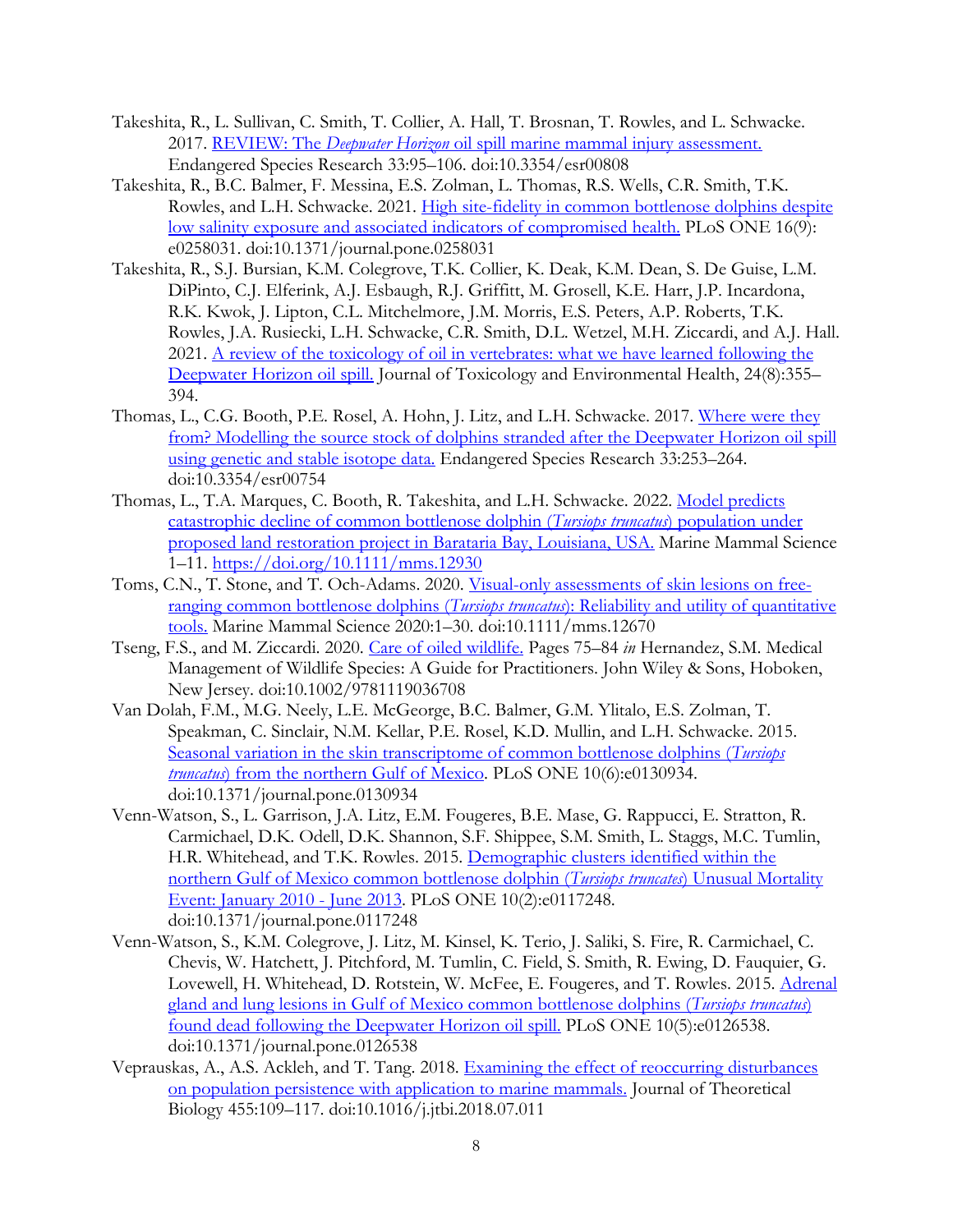- Vollmer, N.L., and P.E. Rosel. 2013. [A review of common bottlenose dolphins \(](https://bioone.org/journals/Southeastern-Naturalist/volume-12/issue-m6/058.012.m601/A-Review-of-Common-Bottlenose-Dolphins-Tursiops-truncatus-truncatus-in/10.1656/058.012.m601.short)*Tursiops truncatus truncatus*) in the northern Gulf of Mexico: Population biology, potential threats, and [management.](https://bioone.org/journals/Southeastern-Naturalist/volume-12/issue-m6/058.012.m601/A-Review-of-Common-Bottlenose-Dolphins-Tursiops-truncatus-truncatus-in/10.1656/058.012.m601.short) Southeastern Naturalist 12(m6):1–43. doi:10.1656/058.012.m601
- Vollmer, N.L. and P.E. Rosel. 2017. [Fine-scale population structure of common bottlenose dolphins](https://link.springer.com/article/10.1007/s00227-017-3186-x)  (*Tursiops truncatus*[\) in offshore and coastal waters of the U.S. Gulf of Mexico.](https://link.springer.com/article/10.1007/s00227-017-3186-x) Marine Biology 164:160. doi:10.1007/s00227-017-3186-x
- Wallace, B.P., T. Brosnan, D. McLamb, T. Rowles, E. Ruder, B. Schroeder, L. Schwacke, B. Stacy, L. Sullivan, R. Takeshita, and D. Wehner. 2017. [OVERVIEW: Effects of the](https://www.int-res.com/articles/esr2017/33/n033p001.pdf) *Deepwater Horizon* [oil spill on protected marine species.](https://www.int-res.com/articles/esr2017/33/n033p001.pdf) Endangered Species Research 33:1–7. doi:10.3354/esr00789
- Wallace, R.L., S. Gilbert, and J.E. Reynolds III. 2019. [Improving the integration of restoration and](https://academic.oup.com/bioscience/article/69/11/920/5556086)  [conservation in marine and coastal ecosystems: Lessons from the Deepwater Horizon](https://academic.oup.com/bioscience/article/69/11/920/5556086)  [disaster.](https://academic.oup.com/bioscience/article/69/11/920/5556086) BioScience 69:920-927. doi:10.1093/biosci/biz103
- Wells, R.S., C.R. Smith, J.C. Sweeney. F.I. Townsend, D.A. Faquier, R. Stone, et al. 2014. [Fetal](https://aquaticmammalsjournal.org/index.php?option=com_content&view=article&id=703:fetal-survival-of-common-bottlenose-dolphins-tursiops-truncatus-in-sarasota-bay-florida&catid=56&Itemid=157)  [survival of common bottlenose dolphins \(](https://aquaticmammalsjournal.org/index.php?option=com_content&view=article&id=703:fetal-survival-of-common-bottlenose-dolphins-tursiops-truncatus-in-sarasota-bay-florida&catid=56&Itemid=157)*Tursiops truncatus*) in Sarasota Bay, Florida. Aquatic Mammals 40(3):252–259. doi:10.1578/AM.40.3.2014.252
- Wells, R.S., J.B. Allen, G. Lovewell, J. Gorzelany, R.E. Delynn, D.A. Fauquier, N.B. Barros, and Stranding Investigations Program, Mote Marine Laboratory. 2015. [Carcass-recovery rates for](https://onlinelibrary.wiley.com/doi/abs/10.1111/mms.12142)  [resident bottlenose dolphins in Sarasota Bay, Florida.](https://onlinelibrary.wiley.com/doi/abs/10.1111/mms.12142) Marine Mammal Science 31(1):355– 368. doi:10.1111/mms.12142
- Wells, R.S., L.H. Schwacke, T.K. Rowles, B.C. Balmer, E. Zolman, T. Speakman, F.I. Townsend, M.C. Tumlin, A. Barleycorn, and K.A. Wilkinson. 2017. Ranging patterns of common bottlenose dolphins *Tursiops truncatus* [in Barataria Bay, Louisiana, following the Deepwater](https://www.int-res.com/articles/esr2017/33/n033p159.pdf)  [Horizon oil spill.](https://www.int-res.com/articles/esr2017/33/n033p159.pdf) Endangered Species Research 33:159–180. doi:10.3354/esr00732
- White, E.D., F. Messina, L. Moss, and E. Meselhe. 2018. [Salinity and marine mammal dynamics in](https://www.mdpi.com/2073-4441/10/8/1015)  [Barataria Basin: Historic patterns and modeled diversion scenarios.](https://www.mdpi.com/2073-4441/10/8/1015) Water 10:1015. doi:10.3390/w10081015
- Wiggins, S.M., J.M. Hall, B.J. Thayre, and J.A. Hildebrand. 2016. [Gulf of Mexico low-frequency](https://asa.scitation.org/doi/10.1121/1.4955300)  [ocean soundscape impacted by airguns.](https://asa.scitation.org/doi/10.1121/1.4955300) Journal of the Acoustical Society of America 140(1): 176–183.
- Wilkin, S.M., T.K. Rowles, E. Stratton, N. Adimey, C.L. Field, S. Wissmann, G. Shigenaka, E. Fougères, B. Mase, Southeast Region Stranding Network, M.H. Ziccardi. [Marine mammal](https://www.int-res.com/articles/esr2017/33/n033p107.pdf)  [response operations during the Deepwater Horizon oil spill.](https://www.int-res.com/articles/esr2017/33/n033p107.pdf) Endangered Species Research 33:107–118. doi:10.3354/esr00811
- Williams, R., S. Gero, L. Bejder, J. Calambokidis, S.D. Kraus, D. Lusseau, A.J. Read, and J. Robbins. 2011. [Underestimating the damage: interpreting cetacean carcass recoveries in the context of](https://onlinelibrary.wiley.com/doi/full/10.1111/j.1755-263X.2011.00168.x)  [the Deepwater Horizon/BP incident.](https://onlinelibrary.wiley.com/doi/full/10.1111/j.1755-263X.2011.00168.x) Conservation Letters 4:228–233. doi:10.1111/j.1755- 263X.2011.00168.x
- Wilson, R.M., J.A. Nelson, B.C. Balmer, D.P. Nowacek, and J.P. Chanton. 2013. Stable isotope [variation in the northern Gulf of Mexico constrains bottlenose dolphin \(](https://link.springer.com/article/10.1007/s00227-013-2287-4)*Tursiops truncatus*) [foraging ranges.](https://link.springer.com/article/10.1007/s00227-013-2287-4) Marine Biology 160(11), 2967–2980. doi:10.1007/s00227-013-2287-4
- Wise, C.F., J.T.F. Wise, S.S. Wise, W.D. Thompson, J.P. Wise, Jr., and J.P. Wise, Sr. 2014. [Chemical](https://www.researchgate.net/profile/John_Jr5/publication/262304326_Chemical_dispersants_used_in_the_Gulf_of_Mexico_oil_crisis_are_cytotoxic_and_genotoxic_to_sperm_whale_skin_cells/links/54e6233c0cf2bff5a4f37218/Chemical-dispersants-used-in-the-Gulf-of-Mexico-oil-crisis-are-cytotoxic-and-genotoxic-to-sperm-whale-skin-cells.pdf)  [dispersants used in the Gulf of Mexico oil crisis are cytotoxic and genotoxic to sperm whale](https://www.researchgate.net/profile/John_Jr5/publication/262304326_Chemical_dispersants_used_in_the_Gulf_of_Mexico_oil_crisis_are_cytotoxic_and_genotoxic_to_sperm_whale_skin_cells/links/54e6233c0cf2bff5a4f37218/Chemical-dispersants-used-in-the-Gulf-of-Mexico-oil-crisis-are-cytotoxic-and-genotoxic-to-sperm-whale-skin-cells.pdf)  [skin cells.](https://www.researchgate.net/profile/John_Jr5/publication/262304326_Chemical_dispersants_used_in_the_Gulf_of_Mexico_oil_crisis_are_cytotoxic_and_genotoxic_to_sperm_whale_skin_cells/links/54e6233c0cf2bff5a4f37218/Chemical-dispersants-used-in-the-Gulf-of-Mexico-oil-crisis-are-cytotoxic-and-genotoxic-to-sperm-whale-skin-cells.pdf) Aquatic Toxicology 152:335–340. doi:10.1016/j.aquatox.2014.04.020
- Wise, C.F., J.T.F. Wise, S.S. Wise, and J.P. Wise Sr. 2018. Chemically [dispersed oil is cytotoxic and](https://www.sciencedirect.com/science/article/pii/S153204561730193X)  [genotoxic to sperm whale skin cells.](https://www.sciencedirect.com/science/article/pii/S153204561730193X) Comparative Biochemistry and Physiology Part C: Toxicology & Pharmacology 208:64–70. doi:10.1016/j.cbpc.2017.10.009